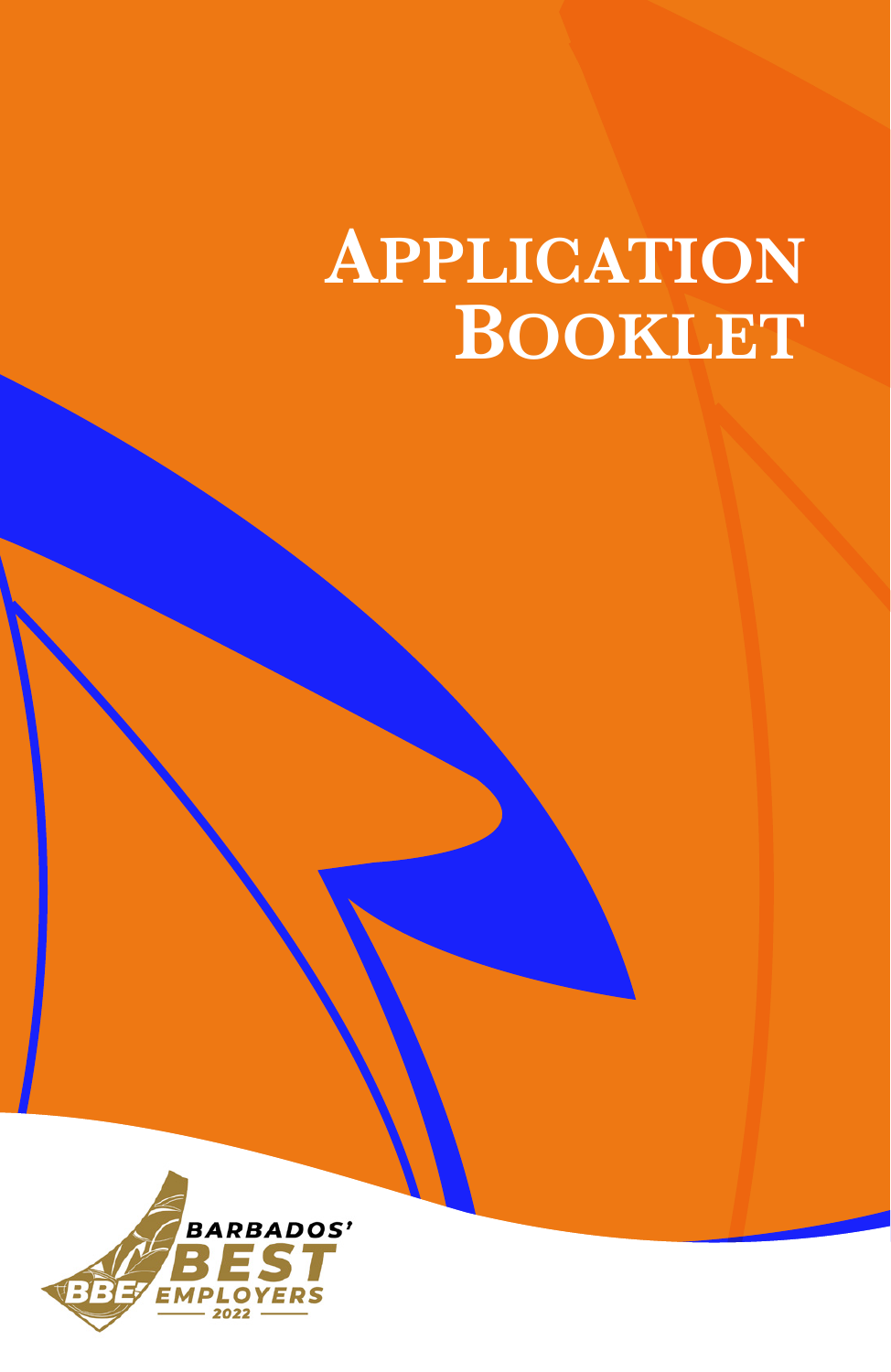





### **Barbados' Best Employers Programme**

In 2010 **Caribbean Catalyst Inc.** pioneered the recognition of organisations operating in Barbados for their exemplary human resources practices and programmes through a full employee opinion survey. The Barbados' Best Employers (BBE) initiative is now an established prestigious biennial programme which is open to **private and public sector organisations of all sizes.** 

From inception, BBE has sought to provide participating companies with, not only accolades for progressive HR practices, but also **recommendations towards** continuous improvement in all areas of talent development.

To ensure its relevance in a dynamic work environment, the BBE programme has, over time, been designed to assess Employee Engagement, Leadership Effectiveness, Productivity, Accountability and Growth Mindset. In 2022, we have combined descriptors to evaluate Team Work.

Our theme for BBE 2022 is "Working Better, Together!"

We are pleased to be working again in partnership with the Business Authority and The Nation Publishing Co. Limited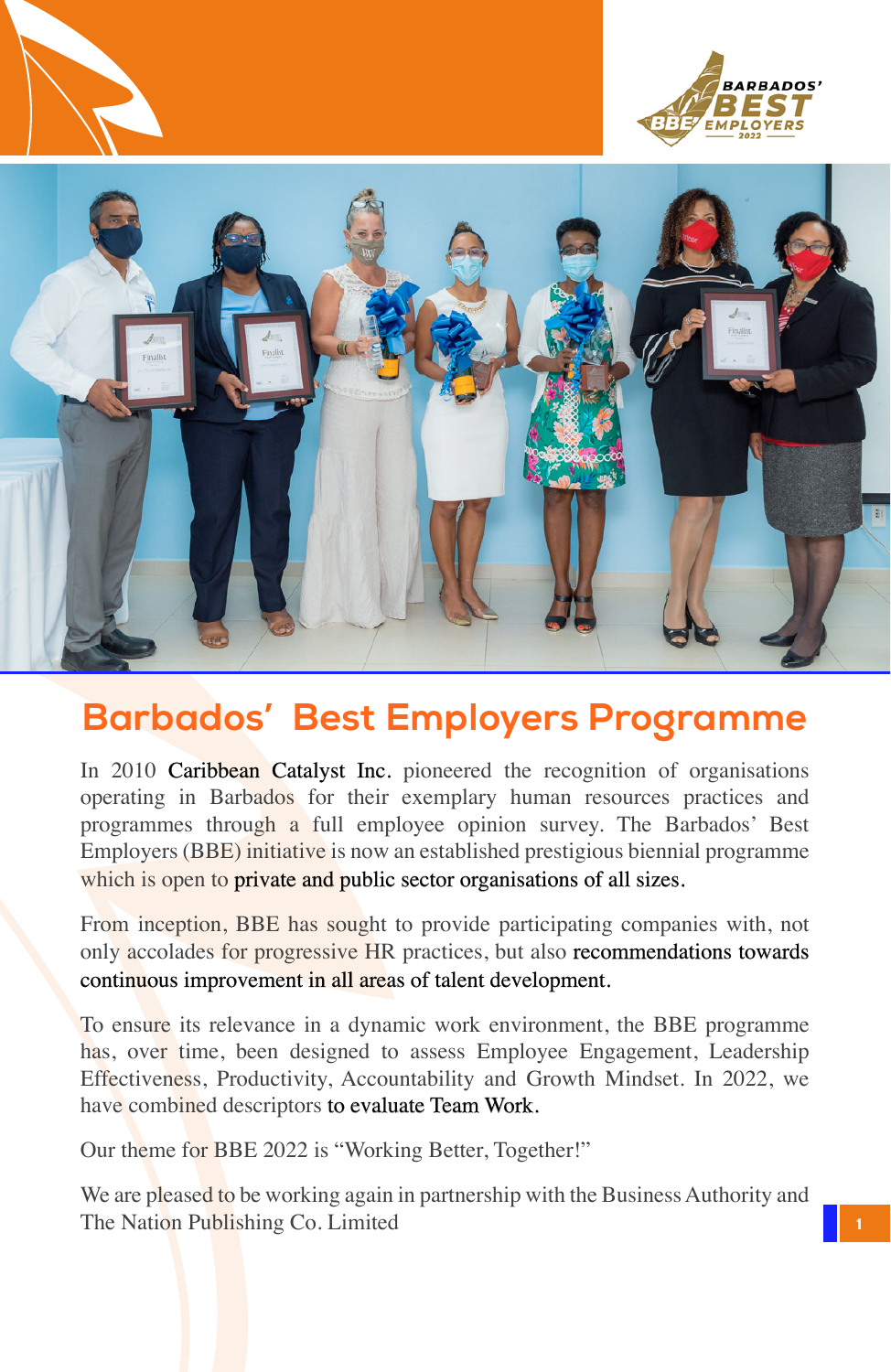



### **Why Participate? Some Compelling Reasons to Participate in 2022:**

- 1 Participating organisations will benefit from a full employee opinion survey which will provide feedback on their team's perceptions of varied aspects of HR practices.
- 2 Caribbean Catalyst Inc. will analyse the findings and provide an extensive report with a debrief meeting to discuss the strengths of the organisation's culture and provide practical recommendations for improvements. These, if intentionally implemented, will help the leaders and managers to work closely with their colleagues for continuous growth which is sustainable.
- 3 Participating companies will receive data on how their company performed relative to other companies.
- 4 Participation in a prior BBE programme will provide comparative information on how the organisation performed in the areas surveyed.
- 5 All finalists will be provided with the BBE award logo to be used for promotions and branding. These organisations will also be publicly recognised at the awards ceremony.
- 6 Participants register for a fee/investment that is approximately 10% or less of the cost of an employee opinion survey.
- 7 The survey will assess the organisations' response to the COVID-19 pandemic.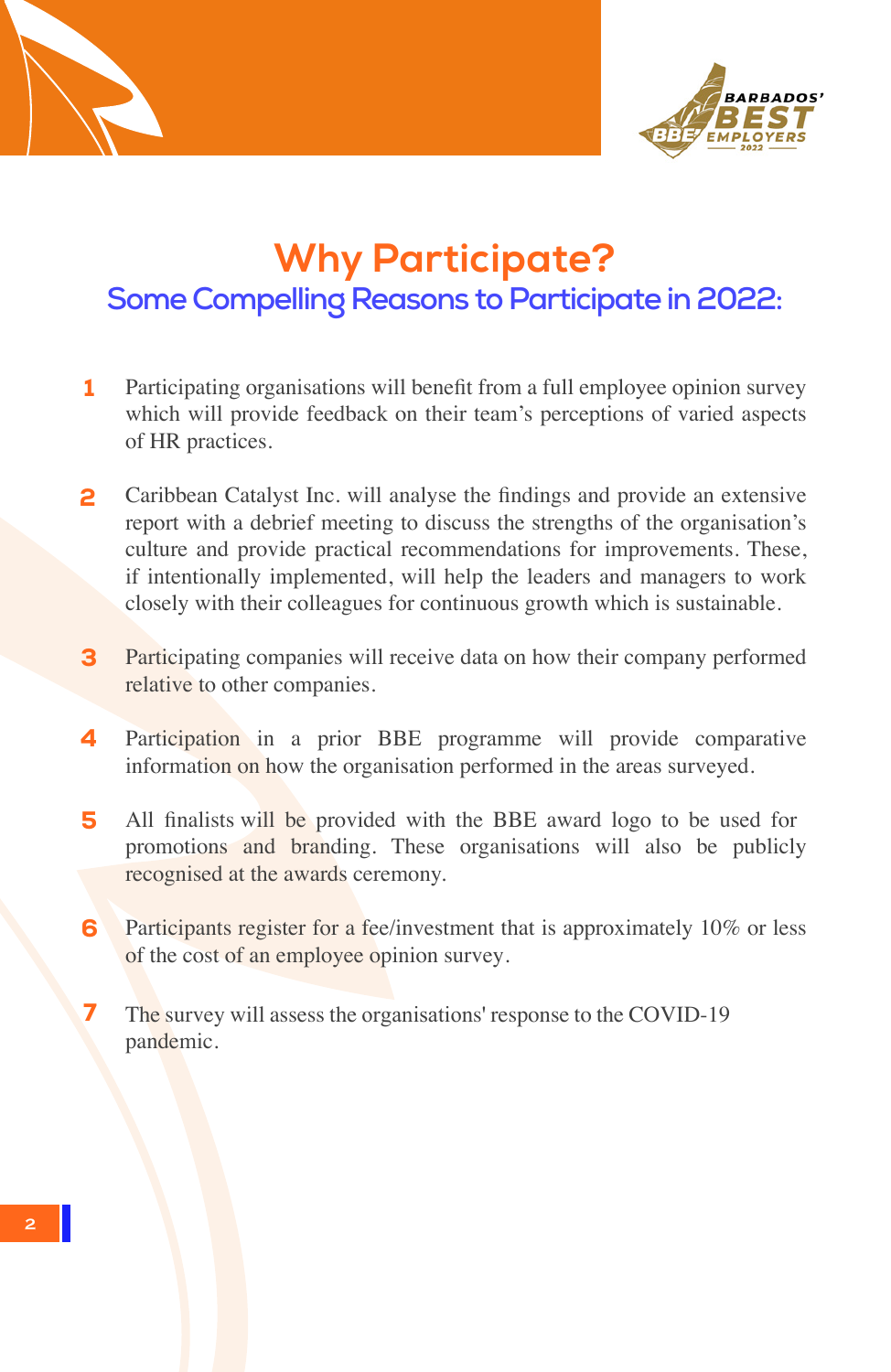



### **Criteria**

An award is usually presented in each of the following Business Categories; Small, Medium and Large defined as follows:

- **SMALL** Up to 25 employees
- **MEDIUM** Between 26 150 employees
- **LARGE** 151 employees or more

#### Recognition for Notable Improvements

Awards will be presented to those companies that participated previously in BBE and have demonstrated notable improvements in their engagement and other results. Continuous improvement is at the heart of BBE.

Companies will be assessed on the following areas:

- **Business Strategy**
- **Human Resource Strategy**
- Culture
- **Employee Communications**
- Performance Management & Recognition
- Work Environment
- Work Life Balance
- Community Involvement
- Development & Career Opportunities
- Compensation & Benefits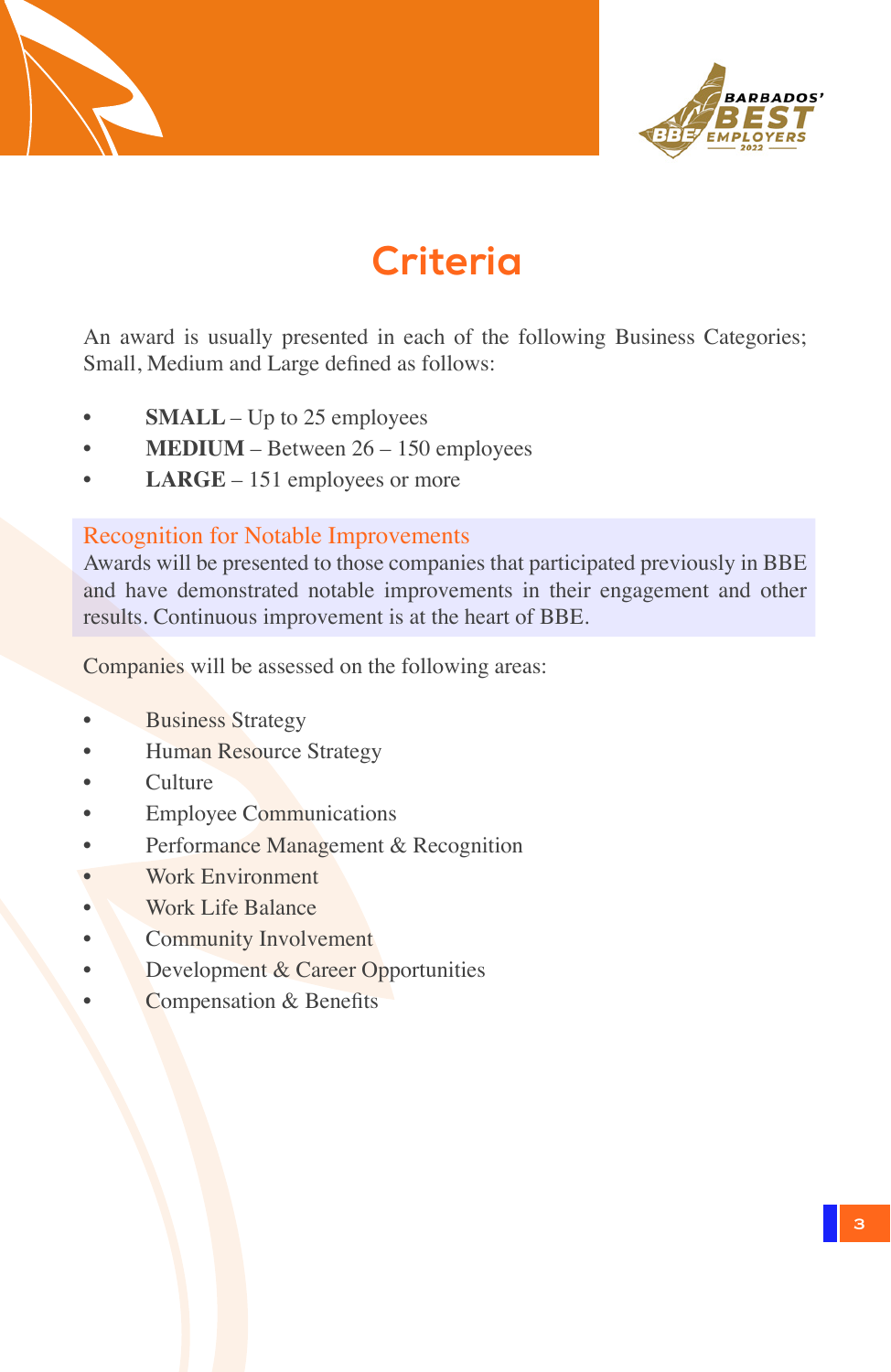



## **The Selection Process / Methodology**

- Organisations complete the Application Form to be eligible for consideration. **FIRST STAGE**
- **SECOND STAGE**
- All applications will be acknowledged. Interviews will be conducted by Caribbean Catalyst Inc. with management representatives designated by the organisations.
	- The employee opinion survey will be administered electronically. At least 60% of the employee population must participate in order for the organisation to be considered eligible for the Third Stage. The survey will augment the information shared during the management interviews.

#### *The survey will focus on the following topics:*

**CULTURE:** the organisation's leadership style, the level of genuine collaboration and employee engagement.

**EMPLOYEE COMMUNICATIONS:** the frequency and effectiveness of communications in the organisation.

**WORK ENVIRONMENT:** the extent to which the organisation's environment and policies are conducive to productivity.

**WORK LIFE BALANCE:** the existence of factors that purposefully support work-life balance.

**COVID-19:** the organisation's response to the COVID-19 pandemic.

**COMMUNITY INVOLVEMENT:** the organisation's awareness of and commitment to its social responsibility.

**PERFORMANCE MANAGEMENT & RECOGNITION:** the effectiveness of mechanisms for monitoring, enabling and rewarding performance.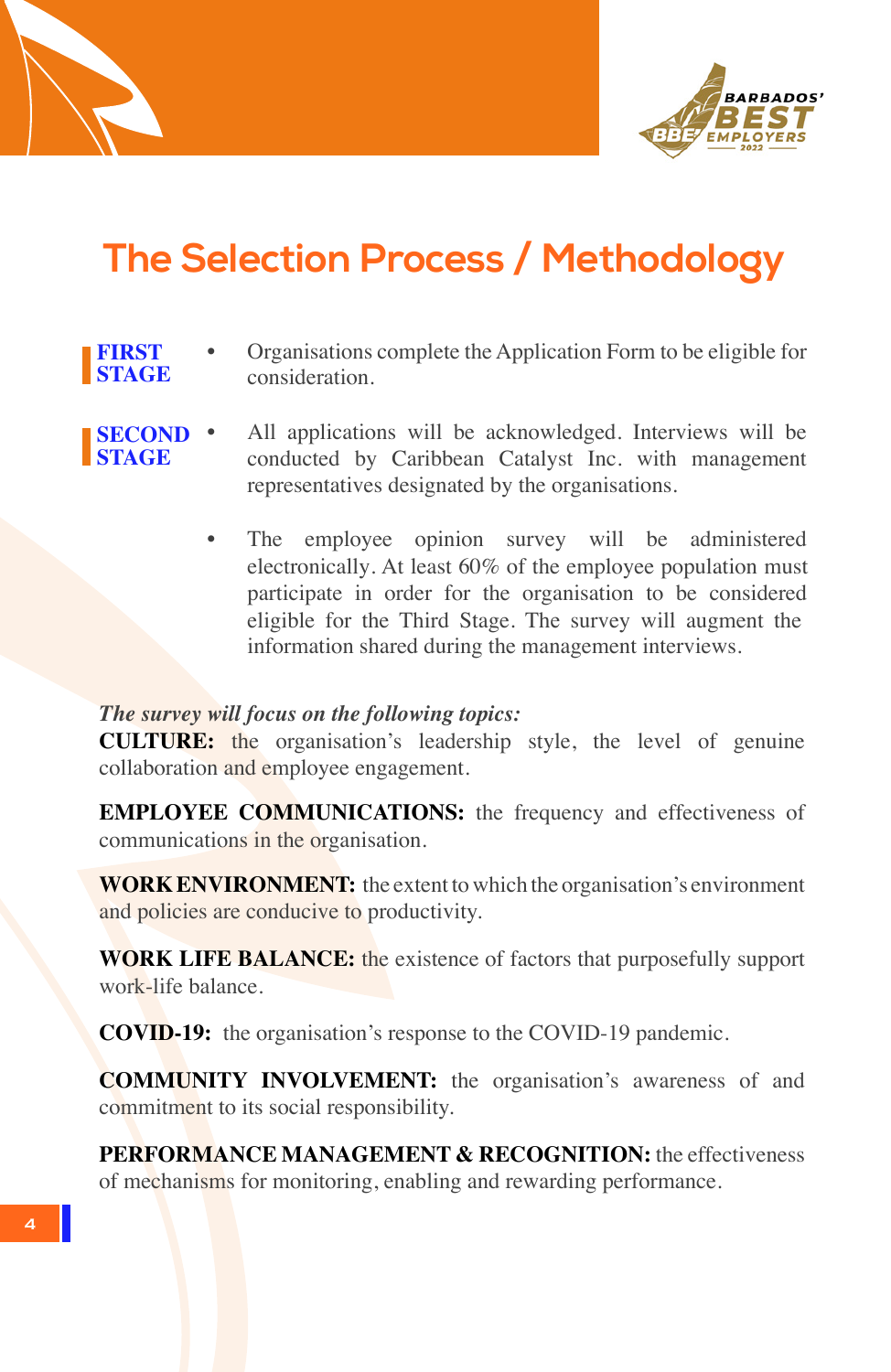



# **The Selection Process / Methodology**

**DEVELOPMENT & CAREER OPPORTUNITIES:** the recognition of avenues for development and advancement.

**COMPENSATION & BENEFITS:** the extent to which the organisation's compensation and benefits programmes are in alignment with employees' expectations.

- Caribbean Catalyst Inc. will evaluate the findings from the Second Stage. **THIRD STAGE**
- An independent Review Panel of well experienced and reputable human resource professionals and business leaders will determine the finalists and winners in each Category. **FOURTH STAGE**
	- The finalists from each Category will be notified prior to the Awards Ceremony.
	- A comprehensive report, including verbatim feedback, will be compiled and shared in an interactive session with all Second Stage participants. This feedback is at the heart of helping each organisation to engage in articulating practical ways to significantly impact the success and development of the team.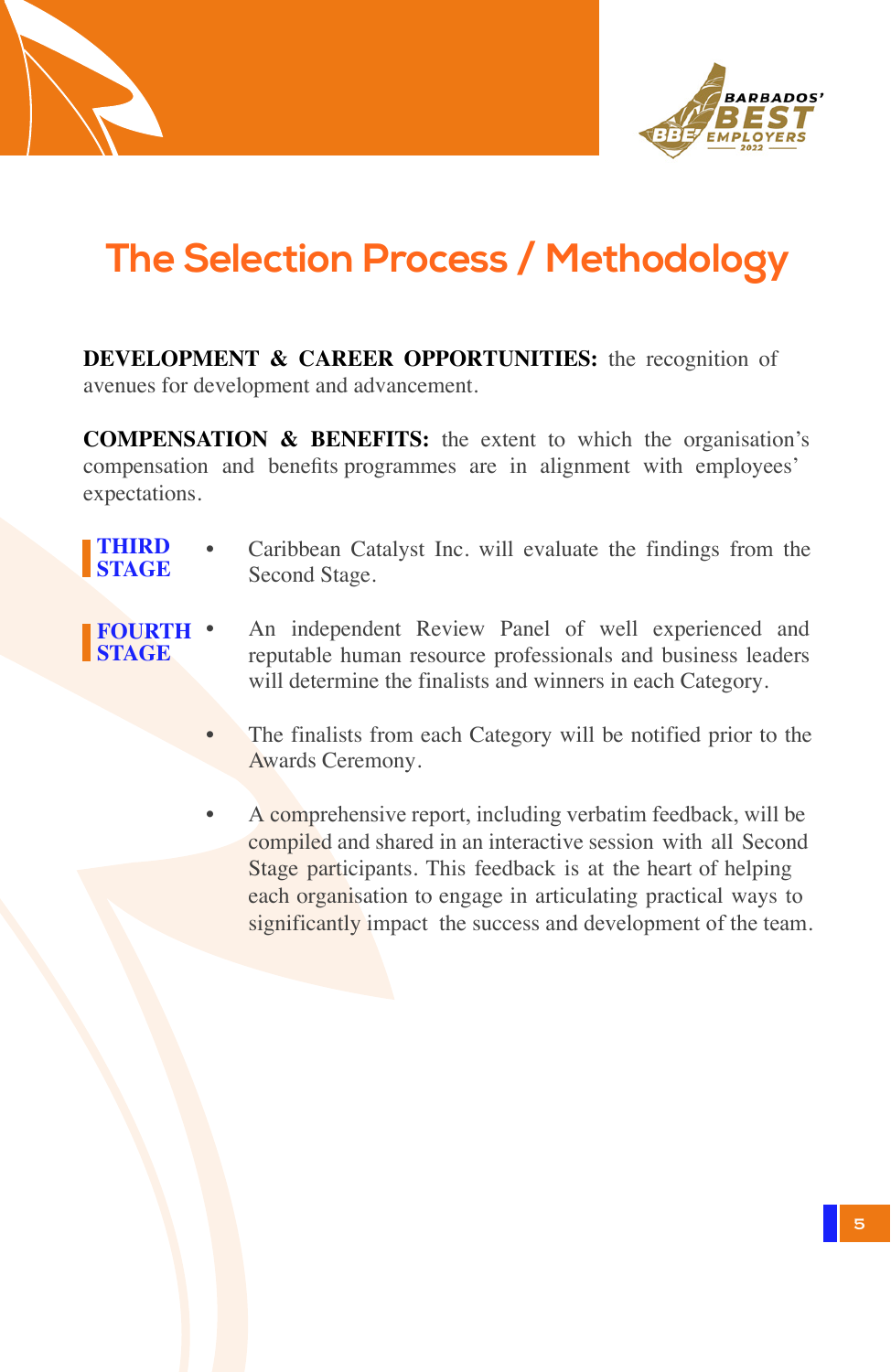



# **Rules of Entry**

| <b>OBTAINING</b><br><b>APPLICATION</b><br><b>FORMS</b> | Application forms may be obtained from<br>www.caribbeancatalyst.com and www.nationnews.com |
|--------------------------------------------------------|--------------------------------------------------------------------------------------------|
| <b>COMPLETING</b>                                      | Application forms must be completed thoroughly and                                         |
| <b>FORMS</b>                                           | accurately.                                                                                |
| <b>SUBMITTING</b>                                      | Forms may be submitted on-line or emailed to                                               |
| <b>FORMS</b>                                           | info@caribbeancatalyst.com                                                                 |
| <b>FOR MORE</b>                                        | Call Junelle Brathwaite at 260-2861 or email                                               |
| <b>INFORMATION</b>                                     | <u>junelle.brathwaite@caribbeancatalyst.com</u>                                            |